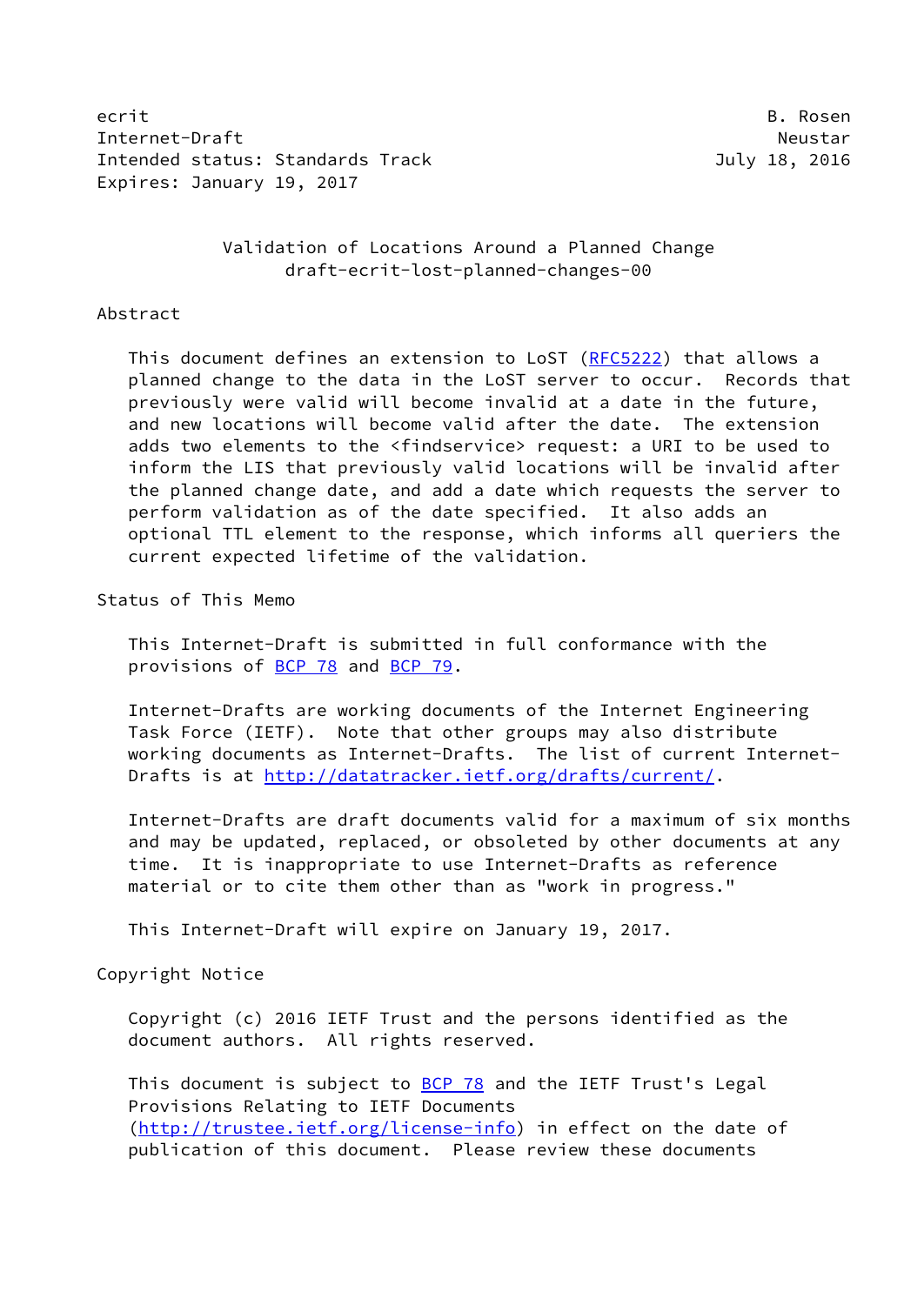<span id="page-1-1"></span>Internet-Draft LoST Planned Changes July 2016

 carefully, as they describe your rights and restrictions with respect to this document. Code Components extracted from this document must include Simplified BSD License text as described in Section 4.e of the Trust Legal Provisions and are provided without warranty as described in the Simplified BSD License.

# Table of Contents

|    | Conventions used in this document $\cdots$ 3                           |  |  |  |  |  |  |  |              |
|----|------------------------------------------------------------------------|--|--|--|--|--|--|--|--------------|
| 3. |                                                                        |  |  |  |  |  |  |  |              |
|    | $\underline{4}$ . <locationinvalidated> object 4</locationinvalidated> |  |  |  |  |  |  |  |              |
|    |                                                                        |  |  |  |  |  |  |  |              |
|    |                                                                        |  |  |  |  |  |  |  |              |
|    |                                                                        |  |  |  |  |  |  |  |              |
| 8. |                                                                        |  |  |  |  |  |  |  | $^{\circ}$ 8 |
|    |                                                                        |  |  |  |  |  |  |  | 8            |
|    | 9.1. Relax NG Schema Registration 8                                    |  |  |  |  |  |  |  |              |
|    | $9.2$ . LoST Namespace Registration 9                                  |  |  |  |  |  |  |  |              |
|    |                                                                        |  |  |  |  |  |  |  |              |
|    |                                                                        |  |  |  |  |  |  |  |              |

# <span id="page-1-0"></span>[1](#page-1-0). Introduction

This document describes an update to the LoST protocol [\[RFC5222](https://datatracker.ietf.org/doc/pdf/rfc5222)] which allows a <findservice> request to optionally add a URI and a date to be used with planned changes to the underlying location information in the server. The URI is retained by the LoST server, associated with the data record that was validated, and used to notify the LIS (the LoST client) when a location which was previously valid will become invalid. The date is used by the client to ask the server to perform validation as of a future date. In addition to this mechanism, the lt;findserviceResponse> is also extended to provide a TTL for validation, after which the client should revalidate the location.

 Validation of civic locations involves dealing with data that changes over time. A typical example is a portion of a county or province that was not part of a municipality is "annexed" to a municipality. Prior to the change, the content of the PIDF A3 element would be blank, or represent some other value and after the change would be the municipality that annexed that part of the county/province. This kind of annexation has an effectivity date and time (typically 00:00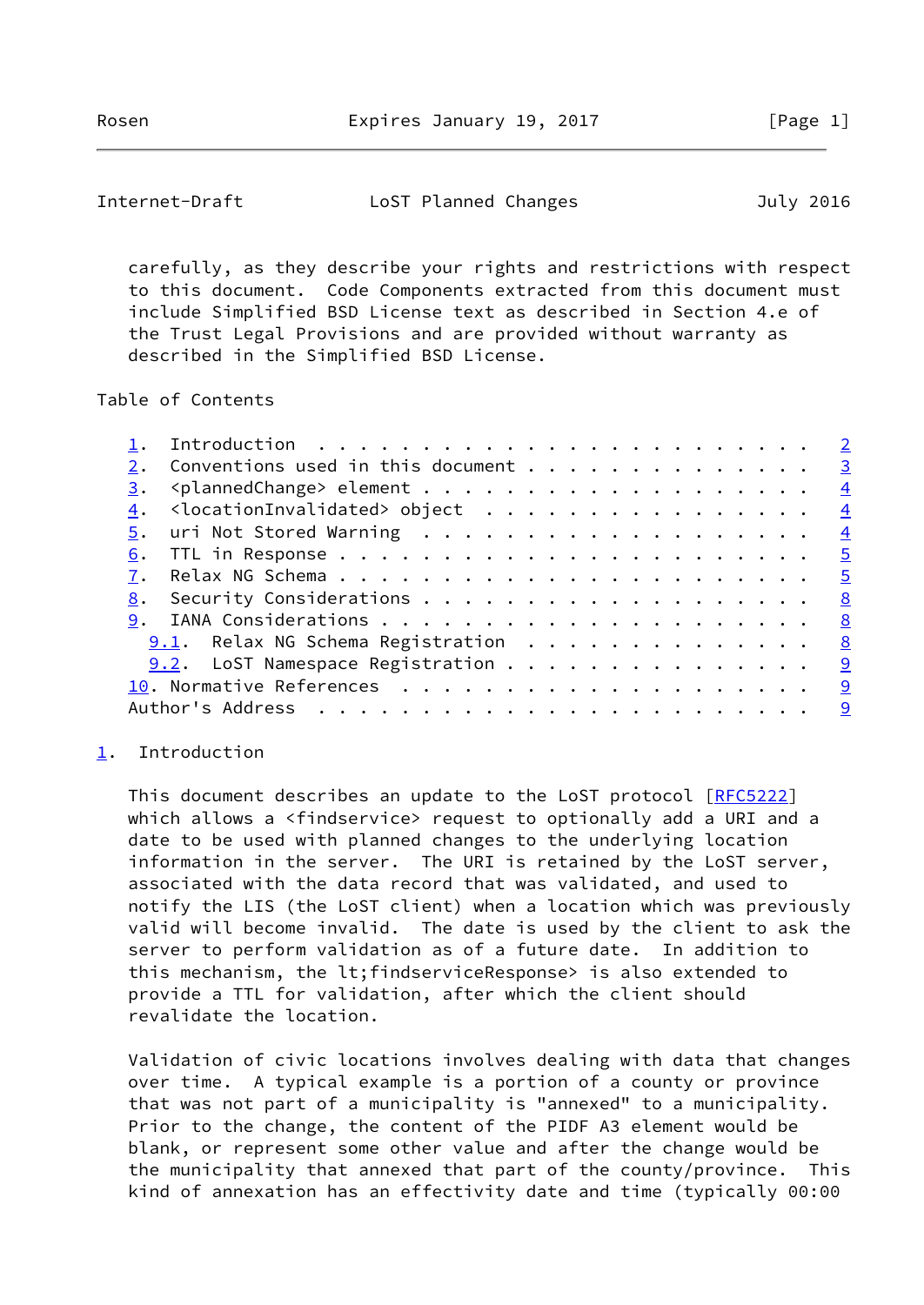on the first or last day of a month).

 Records in a LIS must change around these kinds of events. The old record must be discarded, and a new, validated record must be loaded into the LIS. It is often difficult for the LIS operator to know

Rosen **Expires January 19, 2017** [Page 2]

<span id="page-2-0"></span>Internet-Draft LoST Planned Changes July 2016

 that records must be changed around such events. There are other circumstances where locations that were previously valid become invalid, such as a street renaming or renumbering event. As [RFC5222](https://datatracker.ietf.org/doc/pdf/rfc5222) defines validation, the only way for a LIS to discover such changes was to periodically revalidate its entire database. Of course, this would not facilitate timely changes, is not coordinated with the actual change event, and also adds significant load to the LoST server. Even if re-validation is contemplated, the server has no mechanism to control, or even suggest the time period for revalidation

 This extension allows the client to provide a stable URI that is retained by the server associated with the location information used in the request. In the event of a planned change, or any other circumstance where the LI becomes invalid, the server sends a notification to the URI informing it of a change. The notification contains the date and time when the LI becomes invalid.

 Ideally, following such a notification, the LIS will prepare a new record to be inserted in its active database, that becomes active at the precise planned event date and time, at which point it would also delete the old record. However, the new record has to be valid, and the LIS would like to validate it prior to the planned change event. If it requests validation before the planned event, the server (without this extension) would inform the client that the location was invalid. This extension includes an optional "asOf" date and time in the request that allows the LoST server to provide validation as of the date and time specified, as opposed to the "as of now" implied in the current LoST protocol.

When it is not practical or advisable for the LIS to maintain stable URIs for all of its records, periodic revalidation can be still used to maintain the data in the LIS. However, the server should be able to control the rate of such revalidation. For this purpose, a new TTL element is included in the lt;findserviceResponse> which provides advice from the server to the LIS of when validation is suggested.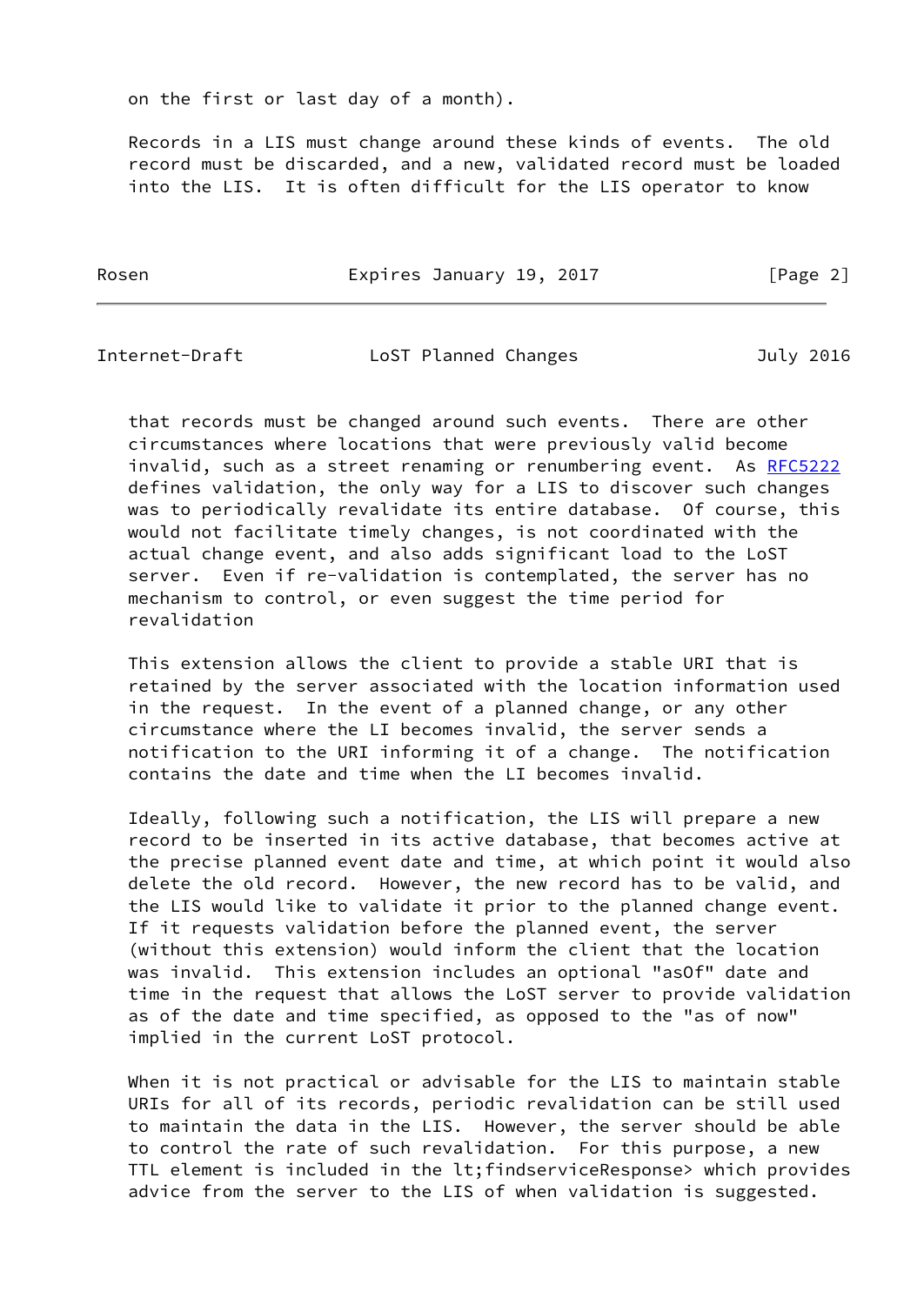#### <span id="page-3-0"></span>[2](#page-3-0). Conventions used in this document

 The key words "MUST", "MUST NOT", "REQUIRED", "SHALL", "SHALL NOT", "SHOULD", "SHOULD NOT", "RECOMMENDED", "MAY", and "OPTIONAL" in this document are to be interpreted as described in [\[RFC2119](https://datatracker.ietf.org/doc/pdf/rfc2119)].

 "Server" in this document refers to the LoST server and "Client" is the LoST client, even when the server is performing an operation on the client.

Rosen **Expires January 19, 2017** [Page 3]

<span id="page-3-2"></span>Internet-Draft LoST Planned Changes July 2016

# <span id="page-3-1"></span>[3](#page-3-1). <plannedChange> element

 This document defines a new element to <findService> called 'plannedChange'. This element contains two attributes: 'uri' and 'asOf'. The 'uri' attribute MUST be a URI with a scheme of https. The URI will be stored by the server against the location in the request for subsequent use with the notification function defined below. To minimize storage requirements of at the server, the length of the URI MUST be less than 256 bytes. Each client of the server may only store one URI against a location, where "location" is defined by policy at the server, since a given unique location may have many combinations of LI elements that resolve to the same location. If the server receives a 'uri' for the same location from the same client, the URI in the request replaces the URI it previously retained. Policy at the server may limit how many uris it retains for a given location. A new warning is defined below to be used to indicate that the URI has not been stored. If the location in the request is invalid, the uri will not be stored and the warning will be returned.

 The 'asOf' attribute contains a date and time. The server will validate the location in the request as of the date specified, taking into account planned changes. This allows the client to verify that it can make changes in the LIS commensurate with changes in the LoST server by validating locations in advance of a change.

# <span id="page-3-3"></span>[4](#page-3-3). <locationInvalidated> object

When the server needs to invalidate a location where the client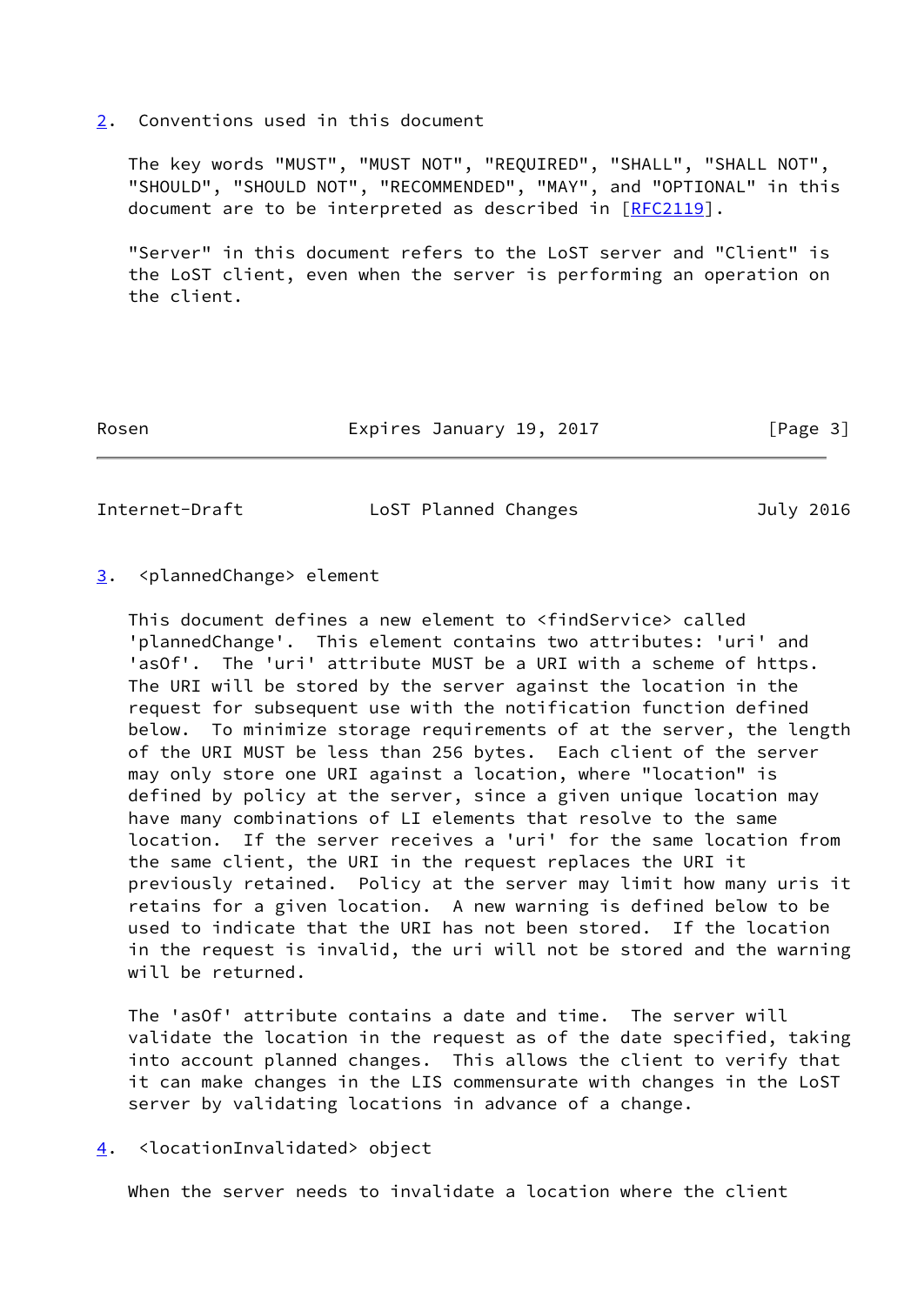provided a URI in <plannedChange>, the server executes an HTTPS POST containing <locationInvalidated> to the URI previously provided. This is the notice from the server to the client that the location may be invalid and should be revalidated. <locationInvalidated> contains an asOf attribute that specifies when the location may become invalid. If the date/time in asOf is earlier than the time the <locationInvalidated> was sent, the location may already be invalid and the LIS should take immediate action. If the POST operation fails, the server MAY retry the operation immediately, and if it fails again, retry the operation at a later time.

<span id="page-4-0"></span>[5](#page-4-0). uri Not Stored Warning

 A new warning is added to the exceptionContainer, 'uriNotStored'. This warning MUST NOT be returned unless the plannedChange element was found in the corresponding request. The warning is returned when the server decides not to store the URI found in the plannedChange element. As discussed above, this may occur because, among other reasons, the policy at the server limits how many URIs will be stored

Rosen **Expires January 19, 2017** [Page 4]

<span id="page-4-2"></span>Internet-Draft LoST Planned Changes July 2016

 against a specific location, the uri is not well formed or the policy at the server has some other restriction on the feature.

<span id="page-4-1"></span>[6](#page-4-1). TTL in Response

 A new 'ttl' element is added to the lt;findserviceResponse>. The ttl element contains a date and time after which the client may wish to revalidate the location at the server. This element MAY be added by the server if validation is requested in the response. The form of the element is the 'expires' pattern, which allows explicit 'No Cache' and 'No Expiration' values to be returned. 'No Cache' has no meaning and MUST NOT be returned in TTL. 'No Expiration' means the server does not have any suggested revalidation period.

 Selecting a revalidation interval is a complex balancing of timeliness, server load, stability of the underlying data, and policy of the LoST server. Too short, and load on the server may overwhelm it. Too long and invalid data may persist in the server for too long. The URI mechanism provides timely notice to coordinate changes, but even with it, it is often advisable to revalidate data eventually.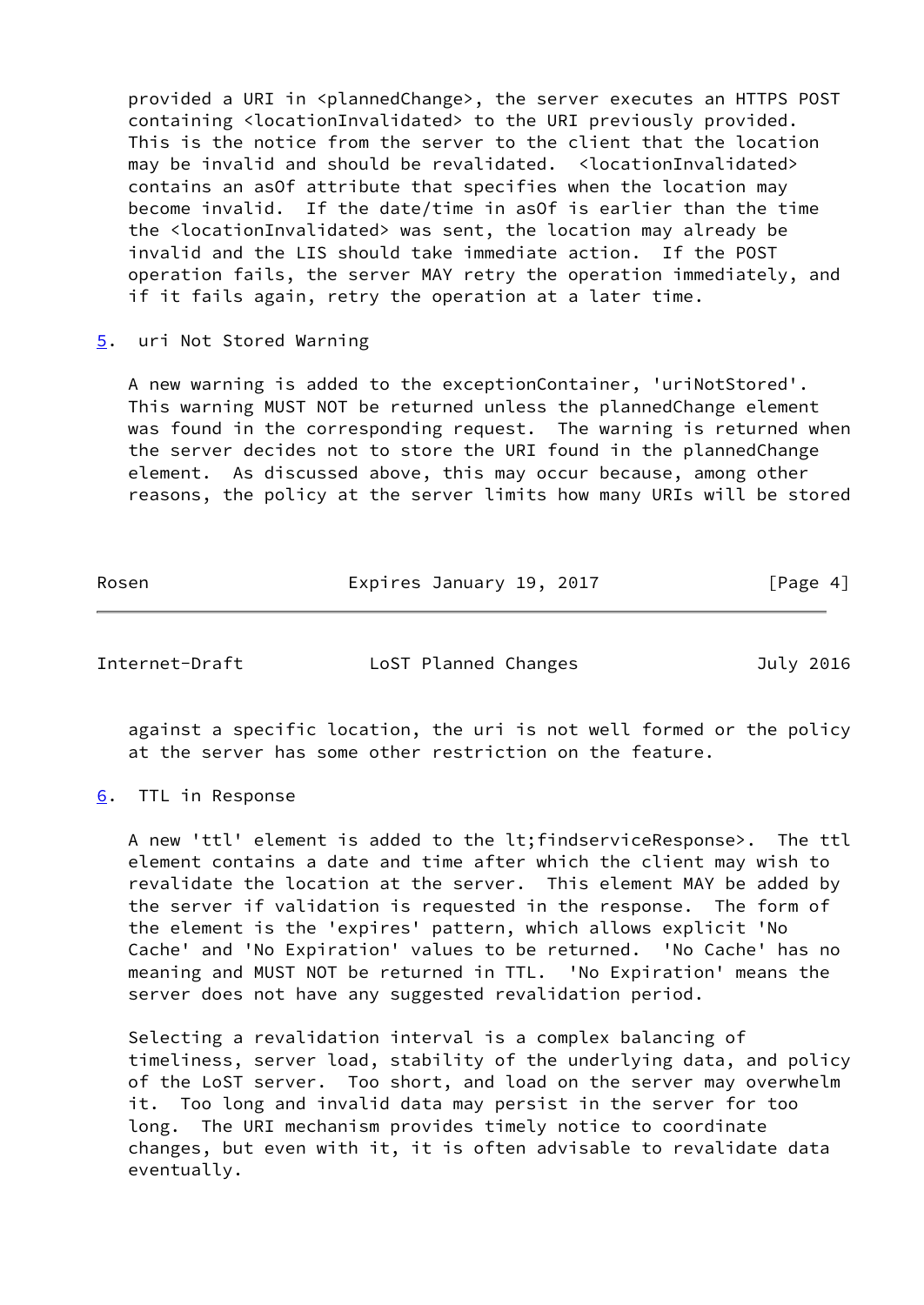In areas that have little change in data, such as fully built out, stable communities already part of a municipality, it may be reasonable to set revalidation periods of 6 months or longer, especially if the URI mechanism is widely deployed at both the server and the clients. In areas that are quickly growing, 20-30 day revalidation may be more appropriate even though such revalidation would be the majority of the traffic on the LoST server.

 When a planned change is made, typically the TTL for the affected records is lowered, so that revalidation is forced soon after the change is implemented. It is not advisable to set the expiration precisely at the planned change time if a large number of records will be changed, since that would cause a large spike in traffic at the change time. Rather, the expiration time should have a random additional time added to it to spread out the load.

<span id="page-5-0"></span>[7](#page-5-0). Relax NG Schema

The Relax NG schema in [\[RFC5222](https://datatracker.ietf.org/doc/pdf/rfc5222)] is extended to include:

 namespace a = "http://relaxng.org/ns/compatibility/annotations/1.0" default namespace ns1 = "urn:ietf:params:xml:ns:lost-plannedChange1"

 ## ## Extension to Location-to-Service Translation (LoST) Protocol ## to support a planned change to location data

| Rosen          | Expires January 19, 2017                                     | [Page 5]  |
|----------------|--------------------------------------------------------------|-----------|
| Internet-Draft | LoST Planned Changes                                         | July 2016 |
| ##             |                                                              |           |
| ##             | plannedChange is used in the extensionPoint of               |           |
| ##             | commonRequestPattern in a findService request                |           |
| ##             |                                                              |           |
| ##             | locationInvalidated is used by the LoST server to notify a   |           |
| ##             | LIS that a previously valid location may be (or will become) |           |
| invalid<br>##  |                                                              |           |
| ##             |                                                              |           |
| ##             | ttl is used in the extensionPoint of                         |           |
| ##             | commonResponsePattern in a findService response              |           |
| ##             |                                                              |           |
| ##             | uriNotStored is a new warning to be used in a                |           |
| ##             | exceptionContainer in the warnings element of a              |           |
| ##             | findServiceResponse                                          |           |
| ##             |                                                              |           |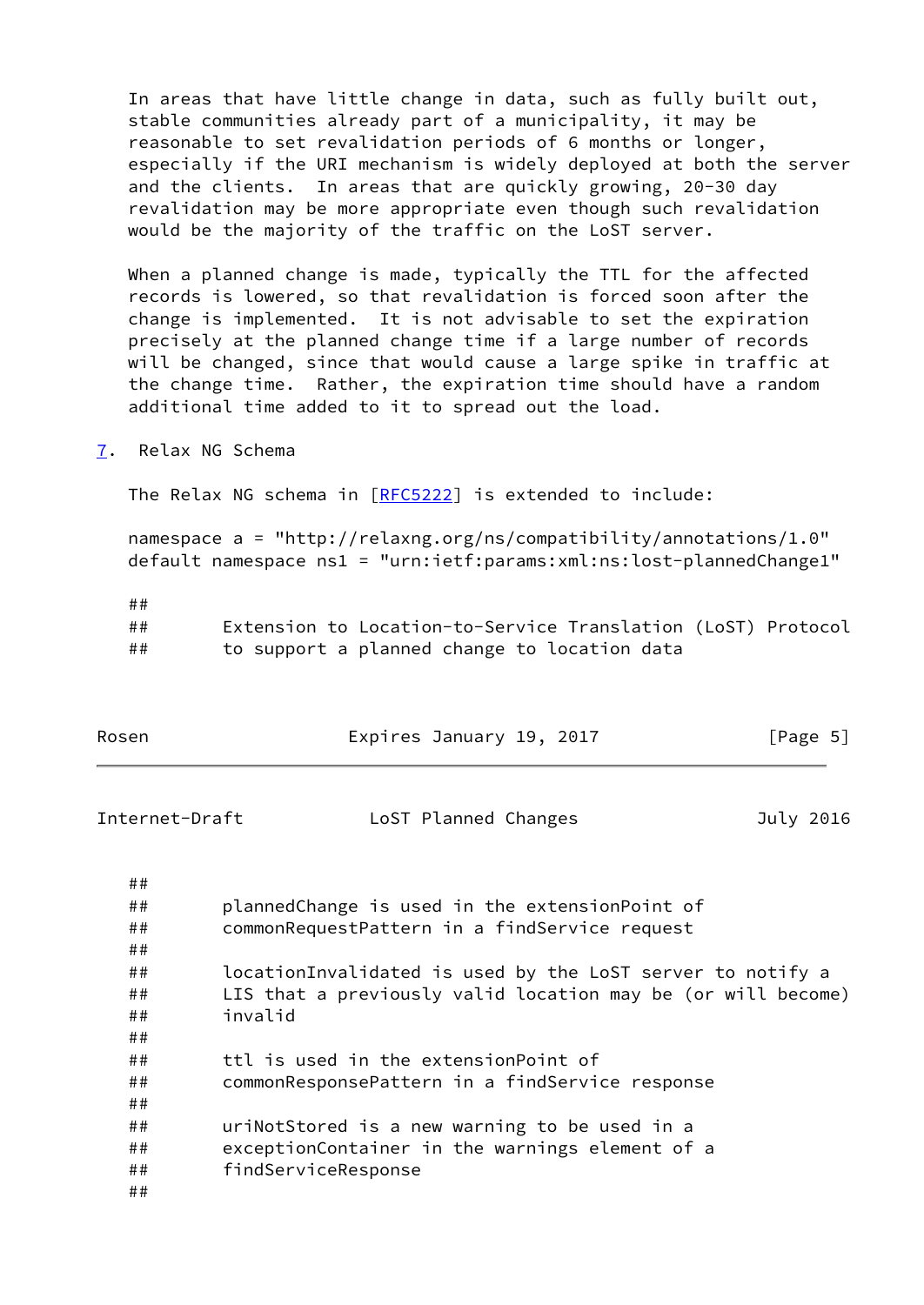```
 start =
     plannedChange
      | locationInvalidated
      | uriNotStored
   ##
   ## plannedChange
   ##
   div {
     plannedChange =
       element plannedChange {
         attribute uri {
           xsd:anyURI }?,
         attribute asOf {
           xsd:dateTime }?,
         extensionPoint+
       }
   }
   ##
   ## locationInvalidated
   ##
   div {
     locationInvalidated =
       element locationInvalidated {
         attribute asOf {
           xsd:dateTime }?,
         extensionPoint+
       }
   }
   ##
   ## ttl
   ##
Rosen Expires January 19, 2017 [Page 6]
Internet-Draft LoST Planned Changes July 2016
   div {
    ttl = element ttl {
         expires,
```

```
 extensionPoint+
     }
 }
```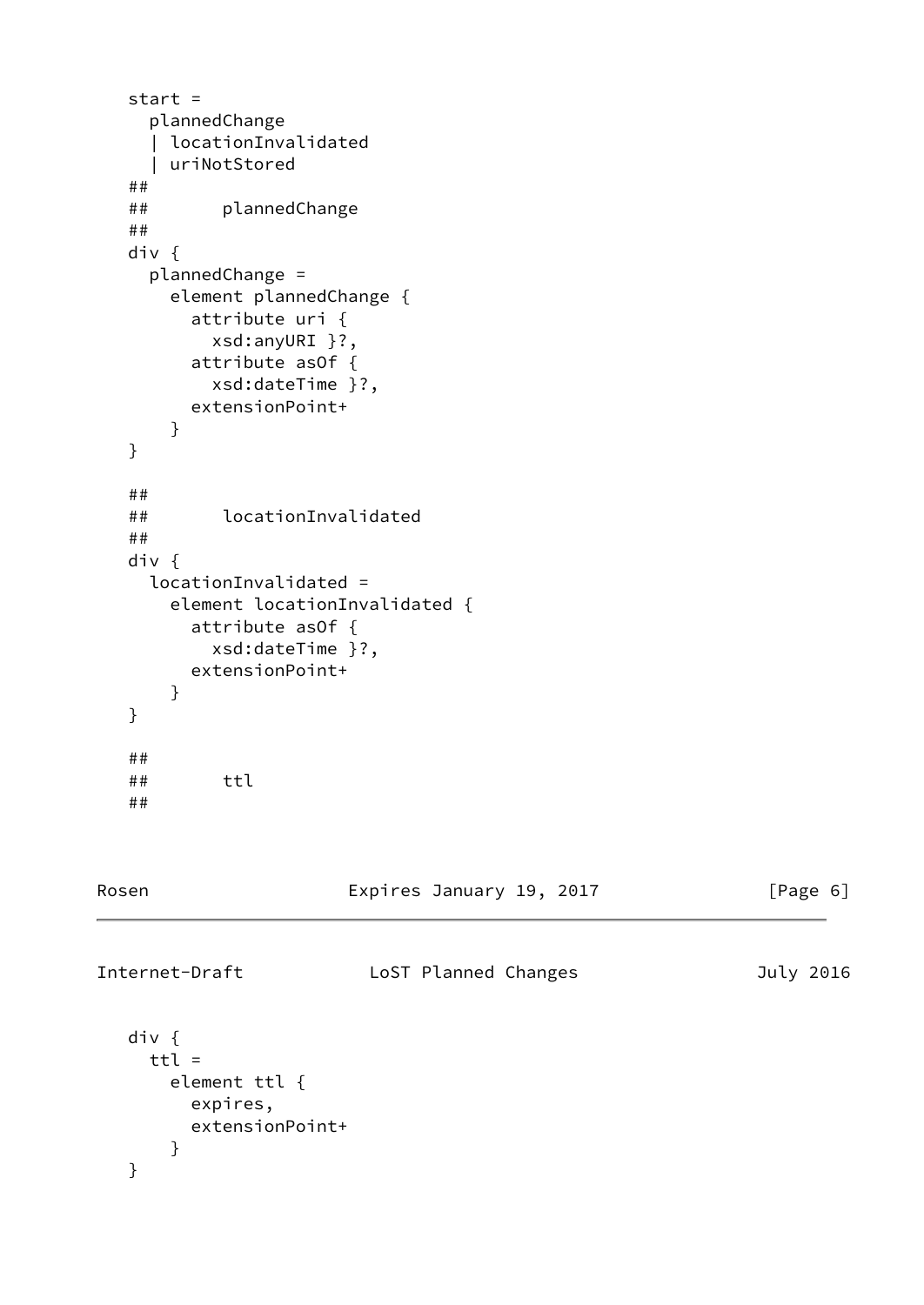```
 ##
 ## uriNotStored
 ##
 div {
  uriNotStored =
     element uriNotStored { basicException }
 }
 ##
 ## Patterns for inclusion of elements from schemas in
 ## other namespaces.
 ##
 div {
   ##
   ## Any element not in the LoST namespace.
   ##
  notLostChange = element * - (ns1; * | ns1; *) { anyElement }
   ##
   ## A wildcard pattern for including any element
   ## from any other namespace.
   ##
   anyElement =
     (element * { anyElement }
     | attribute \star { text }
      | text)*
   ##
   ## A point where future extensions
   ## (elements from other namespaces)
   ## can be added.
   ##
  extensionPoint = notLostChanged* }
```
Rosen **Expires January 19, 2017** [Page 7]

<span id="page-7-1"></span><span id="page-7-0"></span>

| Internet-Draft |  |
|----------------|--|
|----------------|--|

LoST Planned Changes July 2016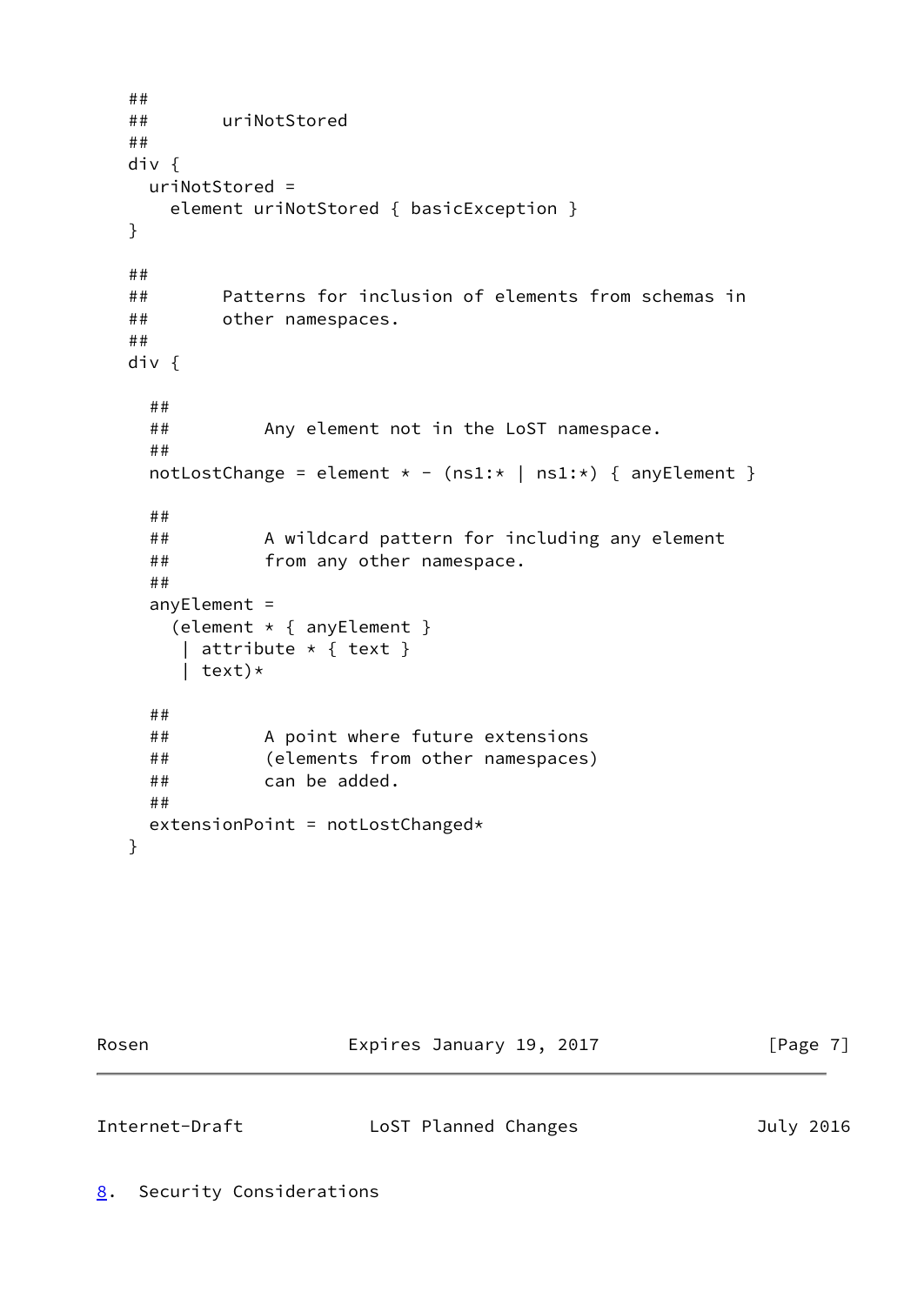As an extension to LoST, this document inherits the security issues raised in [[RFC5222](https://datatracker.ietf.org/doc/pdf/rfc5222)]. The server could be tricked into storing a malicious URI which, when sent the locationInvalidated object could trigger something untoward. The server MUST NOT accept any data from the client in response to POSTing the locationInvalidated.

 The server is subject to abuse by clients because it is being asked to store something and may need to send data to an uncontrolled URI. Clients could request many URIs for the same location for example. The server MUST have policy that limits use of this mechanism by a given client. If the policy is exceeded, the server returns the uriNotStored warning. The server MUST validate that the content of the uri sent is syntactically valid and meets the 256 byte limit. When sending the locationInvalidated object to the uri stored, the server MUST protect itself against common http vulnerabilities.

 The mutual authentication between client and server when is RECOMMENDED for both the initial findService operation that requests storing the uri and the sending of the locationInvalidated object. The server should be well known to the client, and its credential should be learned in a reliable way. For example, a public safety system operating the LoST server may have a credential traceable to a well known Certificate Authority known to provide credentials for public safety agencies. Many of the clients will be operated by local ISPs or other service providers where the server operator can reasonably obtain a good credential to use for the URI. Where the server does not recognize the client, its policy MAY limit the use of this feature beyond what it would limit a client it recognized.

- <span id="page-8-0"></span>[9](#page-8-0). IANA Considerations
- <span id="page-8-1"></span>[9.1](#page-8-1). Relax NG Schema Registration
	- URI: urn:ietf:params:xml:schema:lost-planedChange1
	- Registrant Contact: IETF ECRIT Working Group, Brian Rosen (br@brianrosen.net).
	- Relax NG Schema: The Relax NG schema to be registered is contained in [Section 5](#page-4-0). Its first line is
	- default namespace = "urn:ietf:params:xml:ns:lost-PlannedChange1
	- and its last line is
	- }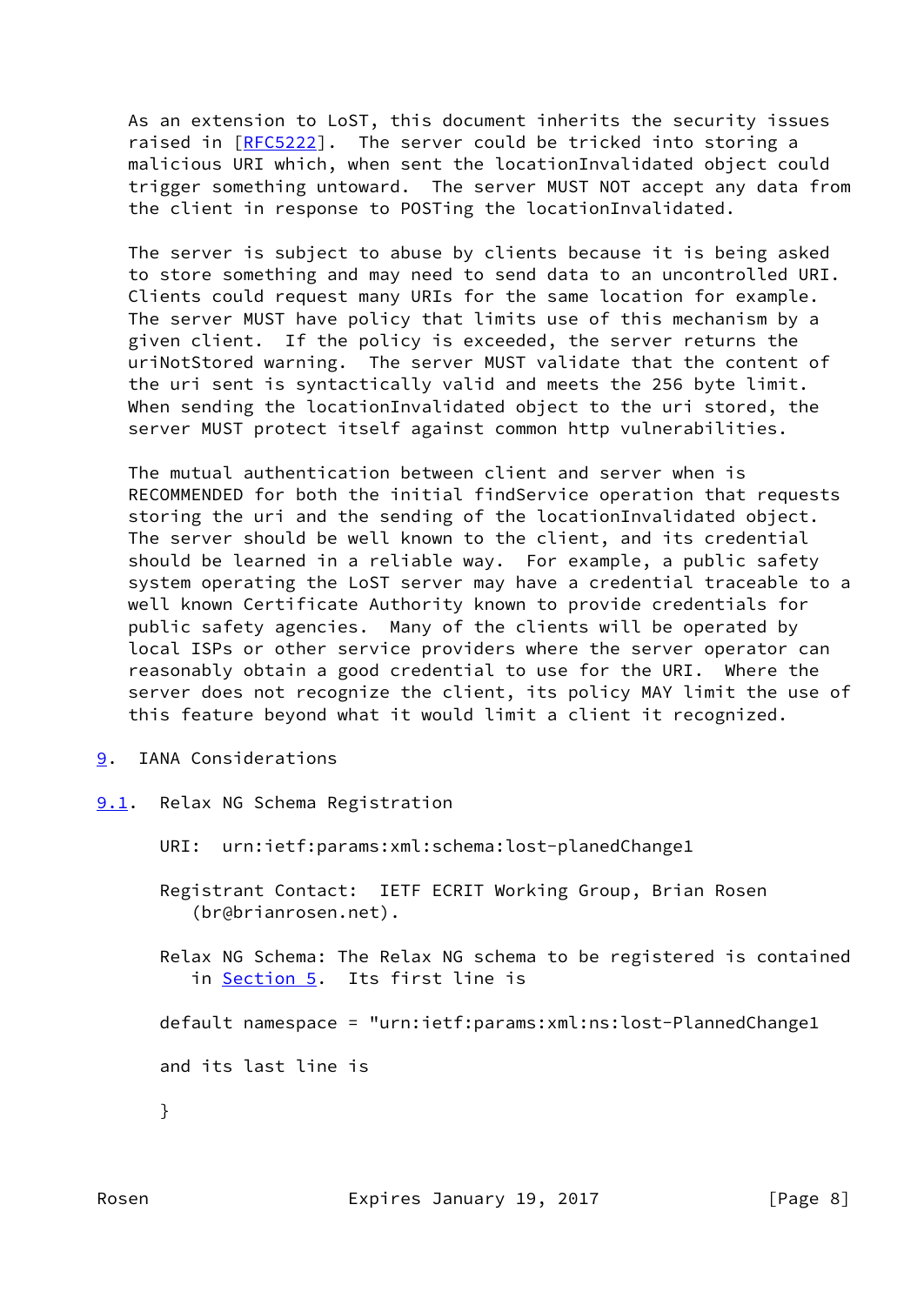```
Internet-Draft LoST Planned Changes July 2016
9.2. LoST Namespace Registration
      URI: urn:ietf:params:xml:ns:lost-plannedChange1
       Registrant Contact: IETF ECRIT Working Group, Brian Rosen
          (br@brianrosen.net).
       XML:
    BEGIN
    <?xml version="2.0"?>
    <!DOCTYPE html PUBLIC "-//W3C//DTD XHTML Basic 1.0//EN"
      "http://www.w3.org/TR/xhtml-basic/xhtml-basic10.dtd">
    <html xmlns="http://www.w3.org/1999/xhtml">
    <head>
      <meta http-equiv="content-type"
            content="text/html;charset=iso-8859-1"/>
      <title>LoST Planned Change Namespace</title>
    </head>
    <body>
      <h1>Namespace for LoST Planned Change extension</h1>
      <h2>urn:ietf:params:xml:ns:lost-plannedChange1</h2>
    <p>See <a href="http://www.rfc-editor.org/rfc/rfc????.txt">
       RFC????</a>.</p>
    </body>
    </html>
    END
10. Normative References
```
- [RFC2119] Bradner, S., "Key words for use in RFCs to Indicate Requirement Levels", [BCP 14](https://datatracker.ietf.org/doc/pdf/bcp14), [RFC 2119](https://datatracker.ietf.org/doc/pdf/rfc2119), DOI 10.17487/RFC2119, March 1997, <<http://www.rfc-editor.org/info/rfc2119>>.
- [RFC5222] Hardie, T., Newton, A., Schulzrinne, H., and H. Tschofenig, "LoST: A Location-to-Service Translation Protocol", [RFC 5222](https://datatracker.ietf.org/doc/pdf/rfc5222), DOI 10.17487/RFC5222, August 2008, <<http://www.rfc-editor.org/info/rfc5222>>.

Author's Address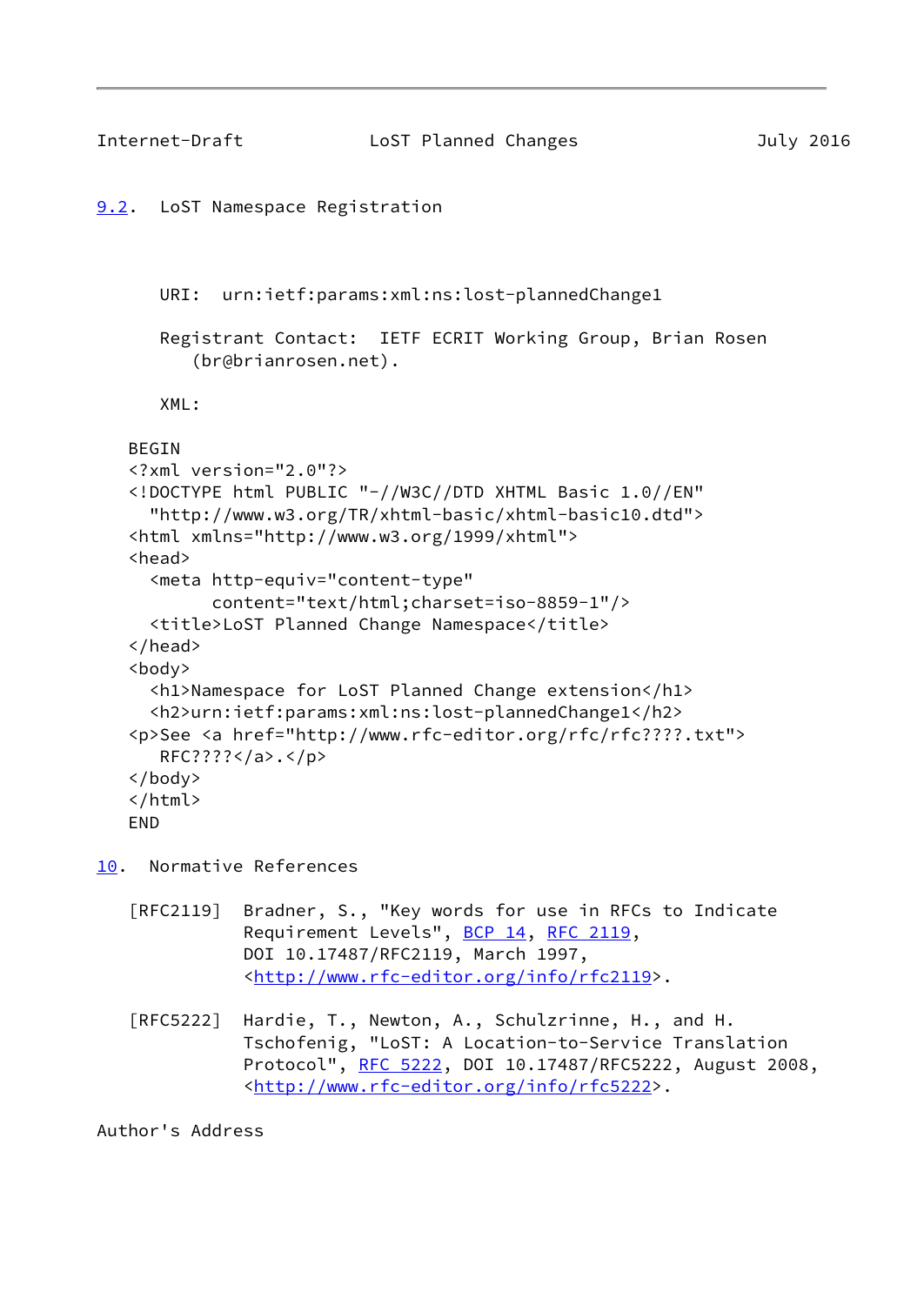# Internet-Draft LoST Planned Changes July 2016

 Brian Rosen Neustar 470 Conrad Dr Mars, PA 16046 US

EMail: br@brianrosen.net